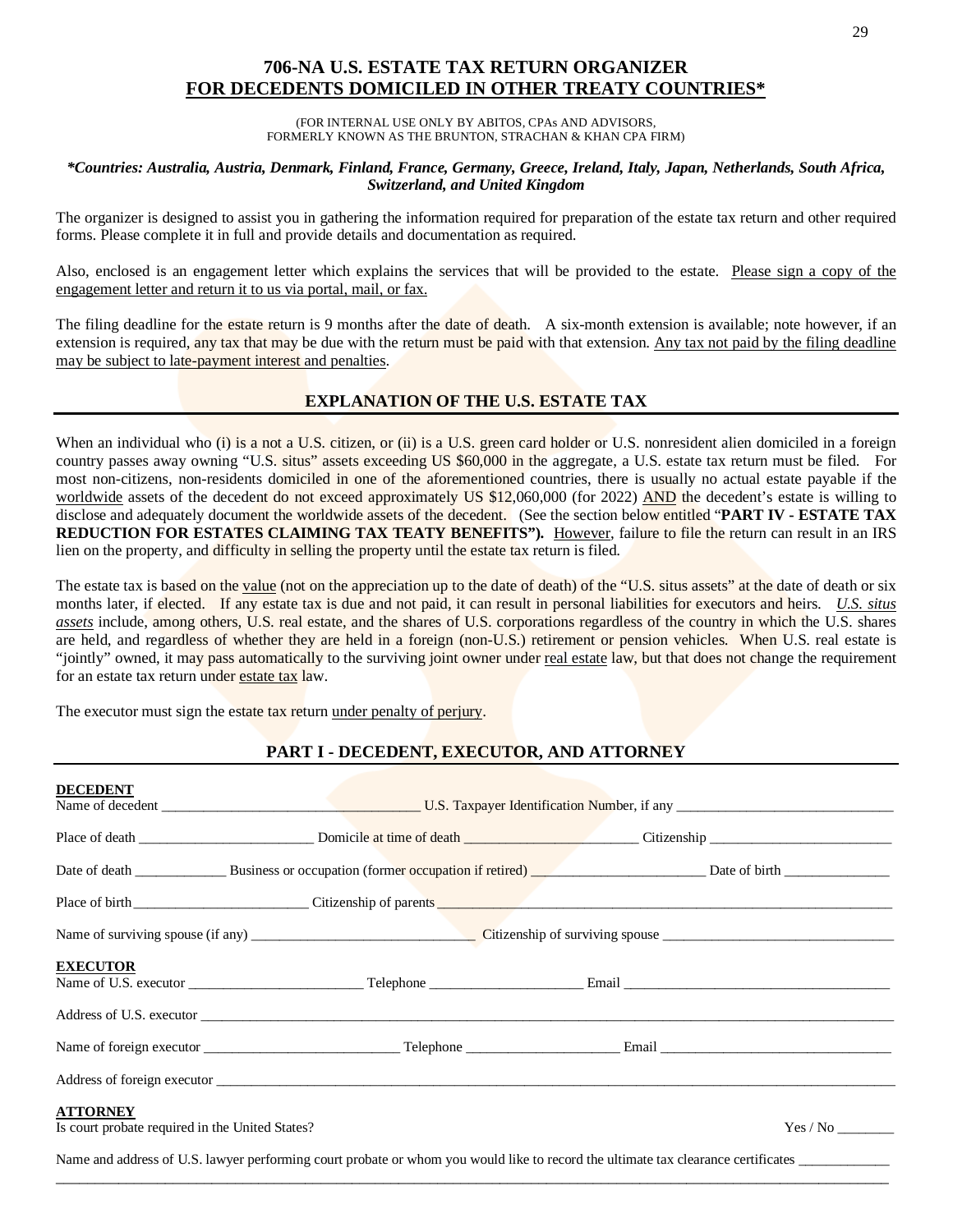#### **PART II - GENERAL INFORMATION REQUIRED**

| Did the decedent die testate (with a will)?                                                                                     | Yes / No                               |
|---------------------------------------------------------------------------------------------------------------------------------|----------------------------------------|
| Were letters testamentary or letters administration granted for the estate?                                                     | Yes / No                               |
| (e.g., was there foreign or U.S. court probate, or were any other documents filed with any court)                               |                                        |
| Please attach a copy of the following:                                                                                          |                                        |
| Death Certificate                                                                                                               |                                        |
| Certified copy of the will any codicil                                                                                          | Done / NA $\_\_\_\_\_\_\_\_\_\_\_\_\_$ |
| Letters testamentary or letters of administration                                                                               | Done / NA                              |
| (Attach an English translation to all documents in other languages)                                                             |                                        |
| Was the decedent ever a U.S. citizen or resident?                                                                               |                                        |
| If "Yes", did the decedent lose U.S. citizenship or residency within 10 years of death?                                         | Yes / No                               |
| What U.S. visa status (if any) did the decedent have at the date of death?                                                      |                                        |
|                                                                                                                                 |                                        |
| Was the decedent engaged in business in the U.S. at time of death?                                                              |                                        |
| At the date of death, did the decedent have access personally, or through an agent, to a safe deposit box in the United States? | $Yes$ / $No$                           |
| If "Yes", please attach a detailed list of the contents.                                                                        |                                        |
|                                                                                                                                 |                                        |
| Did the decedent ever make any transfer of U.S. assets prior to death?                                                          |                                        |
| At the date of death, did the decedent have any trusts still in existence?                                                      |                                        |
| If "Yes", did the trusts include assets located in the U.S.?                                                                    |                                        |
|                                                                                                                                 |                                        |
| At the date of death, did the decedent have a general power of appointment over any assets located in the United States?        | Yes / No                               |
|                                                                                                                                 |                                        |
| Have U.S. federal gift tax returns ever been filed?                                                                             |                                        |
| If "Yes", when <b>At what IRS</b> offices were they filed?                                                                      |                                        |
| Does the gross estate in the U.S. include any interests in assets transferred to a "skip person"?                               |                                        |
| (i.e., to an heir 2 generations or more below the decedent)                                                                     | Yes / No                               |
|                                                                                                                                 |                                        |

# **PART III - SPECIFIC INFORMATION REQUIRED ON ASSETS SUBJECT TO U.S. ESTATE TAX**

(i.e., the U.S. situs "inventory")

At the date of death, did the decedent own any of the following:

| 1. | Real property located in the United States?                                                                        | Yes / No                                       |
|----|--------------------------------------------------------------------------------------------------------------------|------------------------------------------------|
|    | If "Yes", please attach the following for each property:                                                           |                                                |
|    | Property address and name of the owner(s)                                                                          | Done / NA                                      |
|    | Deed, an appraisal of the property (or a realtor's opinion of value with comparables as<br>٠                       |                                                |
|    | of the date of death)                                                                                              |                                                |
|    | Value and description of the furnishings<br>٠                                                                      |                                                |
|    |                                                                                                                    |                                                |
| 2. | Equity memberships in U.S. golf or country clubs, or in any other U.S. athletic or social entities?                |                                                |
|    |                                                                                                                    |                                                |
|    |                                                                                                                    |                                                |
| 3. | Publicly traded U.S. corporate stock? (i.e., stock of a U.S. corporation, such as Microsoft, Apple, etc.)          |                                                |
|    | Note: The estate return must report the ownership of U.S. stock regardless of the country in which it is held.     |                                                |
|    | If "Yes", please attach a list of the details of each stock showing:                                               |                                                |
|    | The name of the corporation, the number of shares owned, its stock market symbol                                   |                                                |
|    | Each share's value at the date of death, and attach the brokerage statement covering the date of death<br>٠        |                                                |
|    | and six months after the date of death                                                                             |                                                |
|    | Copies of all stock certificates held by the decedent that were not listed on the brokerage statements<br>٠        |                                                |
|    |                                                                                                                    |                                                |
| 4. | U.S. money market funds, U.S. mutual funds, and/or U.S. bond certificates?                                         |                                                |
|    | If "Yes", please attach the brokerage statement covering the date of death and six months after the date of death. |                                                |
|    |                                                                                                                    |                                                |
| 5. | U.S. bank accounts and/or certificates of deposits?                                                                |                                                |
|    | If "Yes", please attach a list of the names and addresses and the bank statements covering the date of death.      |                                                |
|    |                                                                                                                    |                                                |
| 6. | U.S. life insurance?                                                                                               | $\mathrm{Yes}\,/\,\mathrm{No}\,\_\!\_\!\_\!\_$ |
|    | If "Yes", please attach a list and the life insurance statements issued by the life insurance companies.           |                                                |
|    |                                                                                                                    |                                                |
| 7. | U.S. annuities, U.S. IRA's, $401(k)$ s and other retirement plans?                                                 |                                                |
|    | If "Yes", please attach a list and the brokerage, bank, or plan participant statements covering the date of death. |                                                |
|    |                                                                                                                    |                                                |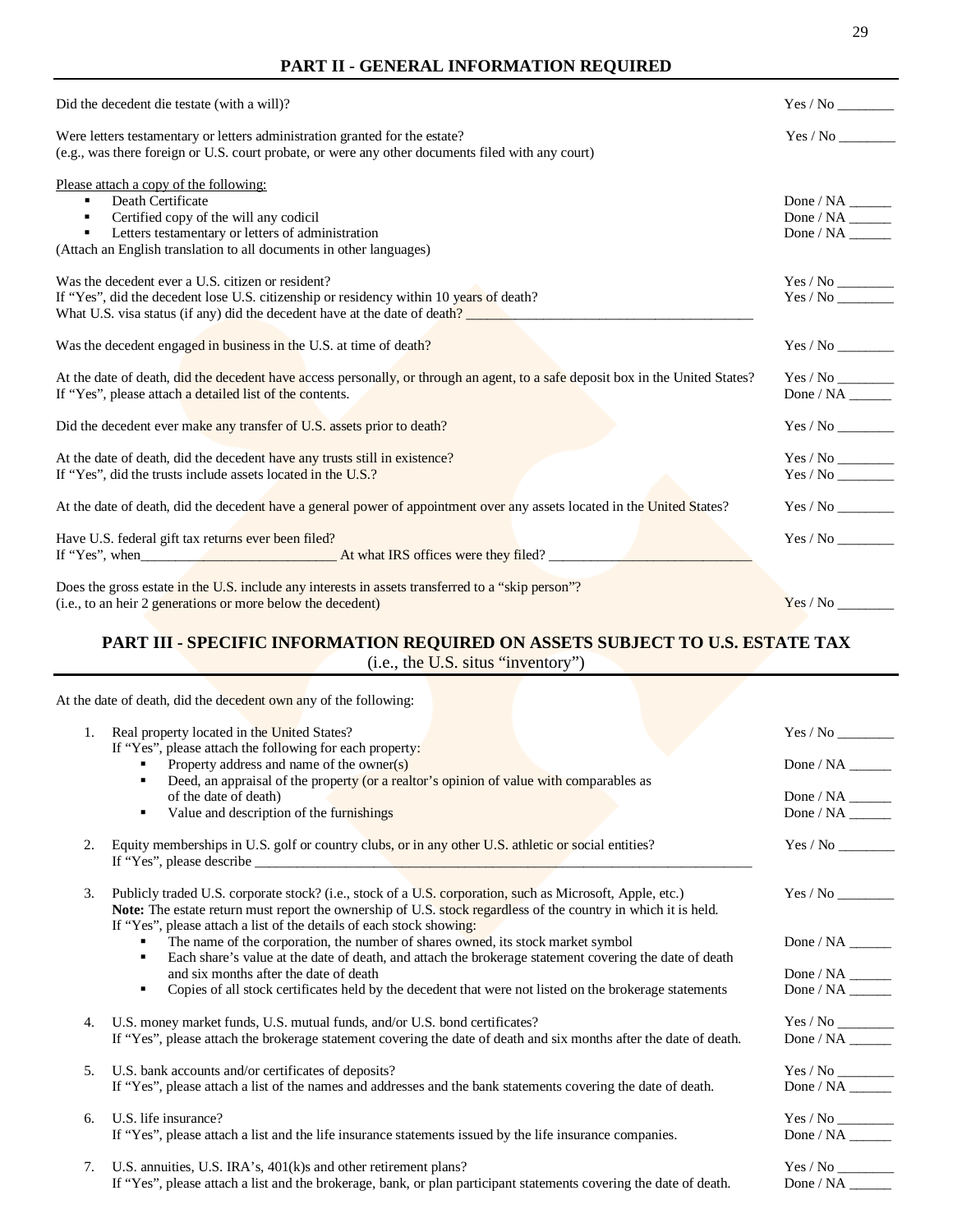| 8. | Other U.S. situs assets, including (but not limited to) vehicles, yachts, RVs, or substantial jewelry, artworks or<br>antiques that normally remained in the U.S?<br>If "Yes", please attach a list.                                                                          | $\mathrm{Yes}\,/\,\mathrm{No}\,\_\!\_\!\_\!\_$<br>Done / NA |
|----|-------------------------------------------------------------------------------------------------------------------------------------------------------------------------------------------------------------------------------------------------------------------------------|-------------------------------------------------------------|
| 9. | Debt obligations from U.S. persons or entities (e.g., was any debt owed to the decedent by a U.S. citizen, resident<br>or entity, or did the decedent own any U.S. government, institutional or corporate debt, including notes or bonds.)<br>If "Yes", please attach a list. | Done / NA                                                   |
|    | 10. Shares of a private U.S. corporation?<br>If "Yes", please attach the following for each corporation:                                                                                                                                                                      |                                                             |
|    | <b>Stock certificates</b><br>٠                                                                                                                                                                                                                                                |                                                             |
|    | Buy-sell agreements<br>٠                                                                                                                                                                                                                                                      | Done / NA $\_\_\_\_\_\_\_\_\_\_\_\_\_$                      |
|    | Tax returns and the complete set of financial statements for the year covering the date of death<br>٠                                                                                                                                                                         |                                                             |
|    | Appraisal or other valuation<br>٠                                                                                                                                                                                                                                             | Done / NA $\_\_\_\_\_\_\_\_\_\_\_\_$                        |
|    | Appraisals, bank and/or brokerage statements to substantiate the fair market value of assets held<br>٠                                                                                                                                                                        |                                                             |
|    | Any recent sales of stock by the decedent or other shareholders<br>٠                                                                                                                                                                                                          | Done / NA $\_\_\_\_\_\_\_\_\_\_\_\_$                        |
|    | Other stockholders and shares held<br>٠                                                                                                                                                                                                                                       | Done / $NA$                                                 |
|    | (Attach an English translation to all documents in other languages)                                                                                                                                                                                                           |                                                             |
|    | 11. Interest in a partnership, LLC, joint venture, and/or other unincorporated business?<br>If "Yes", please provide the percentage of ownership interest in the partnership, LLC, joint venture, and/or<br>other unincorporated business and attach the following for each:  | Yes / No                                                    |
|    | Partnership, operating, or ownership agreement<br>٠                                                                                                                                                                                                                           | Done / NA $\_\_\_\_\_\_\_\_\_\_\_\_$                        |
|    | Buy-sell agreements<br>٠                                                                                                                                                                                                                                                      | Done / NA $\_\_\_\_\_\_\_\_\_\_\_\_$                        |
|    | Tax returns and the complete set of financial statements for the year covering the date of death<br>٠                                                                                                                                                                         |                                                             |
|    | Appraisal or other valuation<br>$\blacksquare$                                                                                                                                                                                                                                |                                                             |
|    | Appraisals, bank and/or brokerage statements to substantiate the fair market value of assets held<br>$\blacksquare$<br>(Attach an English translation to all documents in other languages)                                                                                    |                                                             |
|    | 12. In the case of any jointly owned asset(s) listed above, did the surviving joint owner contribute funds to the                                                                                                                                                             |                                                             |
|    | purchase of, or, improvements to the asset(s), or to its mortgage payments?                                                                                                                                                                                                   |                                                             |
|    | If "Yes", please provide proof of contributions, such as cancelled checks, bank statements, etc.                                                                                                                                                                              |                                                             |
|    | Please call us to discuss.                                                                                                                                                                                                                                                    |                                                             |
|    | 13. U.S. pensions for which payments continued to another person after death?                                                                                                                                                                                                 | Yes / No                                                    |
|    | 14. Do all U.S. situs assets (above) pass to the surviving spouse?                                                                                                                                                                                                            |                                                             |

## **PART IV - ESTATE TAX REDUCTION FOR ESTATES CLAIMING TAX TEATY BENEFITS**

## **TAX TREATY UNIFIED CREDIT**

The estate tax treaties between Australia, Finland, France, Germany, Greece, Italy, Japan, Switzerland, and the United States are extremely helpful in reducing, or even eliminating, U.S. estate tax for non-U.S. citizens or U.S. nonresident aliens domiciled in those countries, **provided the worldwide assets are adequately documented and the estate files all the paperwork required.**

The amount of estate tax that would otherwise be due on the taxable estate, absent the treaty, can be reduced by an increase in the "unified tax credit" under the treaty. The tax treaty provides a portion of the unified tax credit that is available to U.S. citizens. For 2022, the maximum unified tax credit available to U.S. citizens is US \$4,769,800. Under the tax treaty, that maximum unified credit is available to estates in proportion to the decedent's U.S. situs assets (above) divided by the decedent's worldwide assets (which must be adequately documented). *(E.g., if 10% of the decedent's worldwide assets were U.S. situs assets, the estate is entitled to a unified tax credit of US \$476,980 (2022), provided the estate furnishes all of the documentation required.)*

#### **Documentation Required**

To obtain the unified tax credit under the treaty, the estate must attach to the estate tax return a list (inventory) of the decedent's worldwide assets at the date of death. These additional worldwide assets (beyond the U.S. situs assets) are not subject to U.S. estate tax, but they must be disclosed and documented on the estate tax return in order to obtain the treaty unified tax credit. For example, if there is a foreign (non-U.S.) securities account or retirement account, it would be listed, and the statement from the relevant brokerage account showing each security at the date of death must be attached to the U.S. estate tax return. Please refer to type of assets listed and information required above in "**PART III - SPECIFIC INFORMATION REQUIRED ON ASSETS SUBJECT TO U.S. ESTATE TAX"** to help assist with the worldwide inventory.